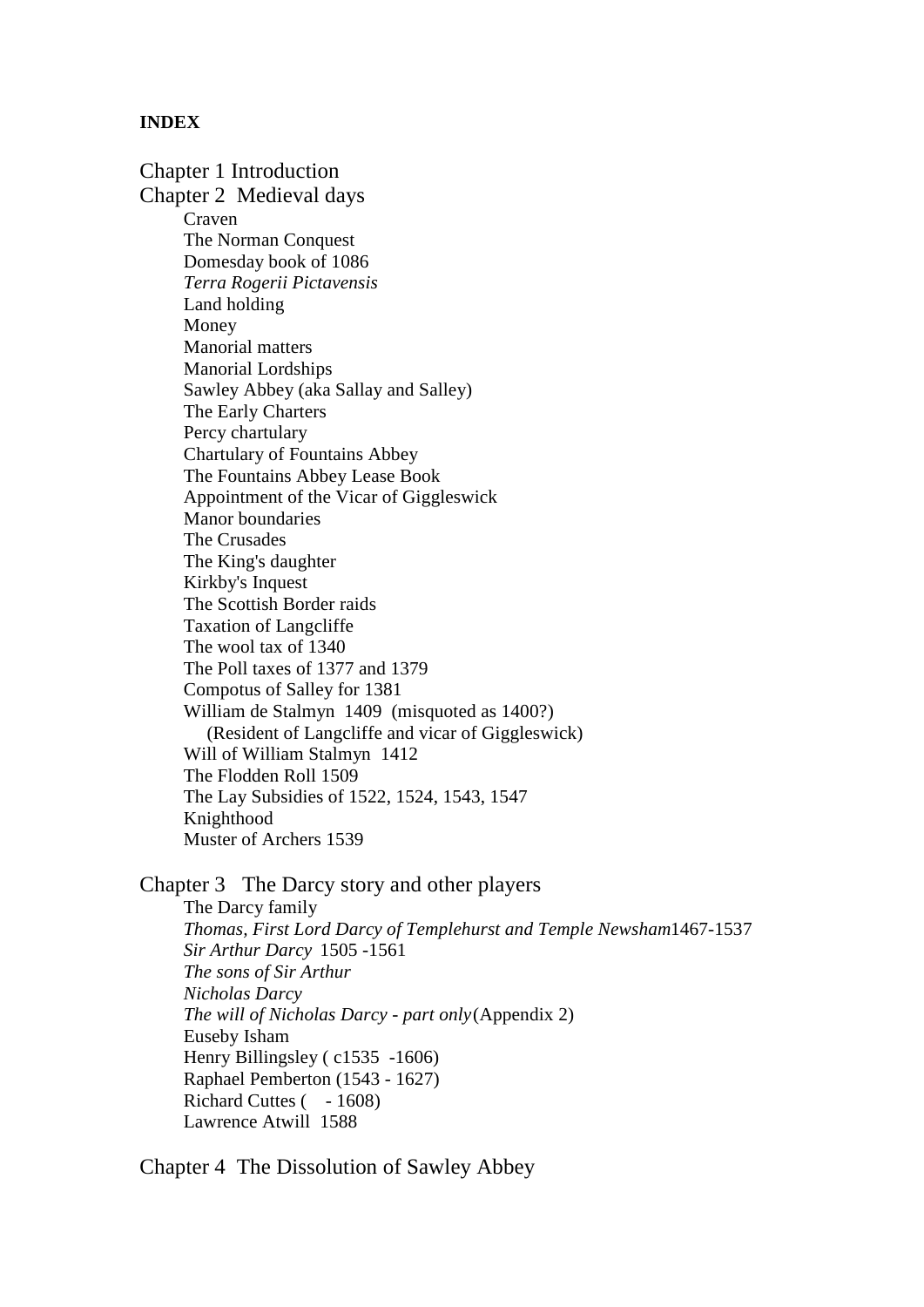The national background Local events Later events

### Chapter 5 The Sale of the Manor of Langcliffe Money Landholding Lease Statute of Uses 1536 Statute of Wills 1540 An Act for the explanation of the Statute of Wills 1542/3 Knight Service An Act for the better settling of intestates' estates 1670 The law of land and property Mortgages Recognizance Notaries and Scriveners Letters Patent The Sale of the Manor Augmentation Office: particulars for grants PRO E318/9/348 12 July 1543 Calendar of State Papers Domestic 1581-90 Sept. 12th 1575 p503 Calendar of Patent Rolls Eliz. I 1580-82 Ed. A. Morton, HMSO 1986 No. 23 October 27th 1581 mm17-23 Licence to alienate 2 May 1582 PRO C66 /1221 / MEM15 The Final Concord Arrangements to pay the money in London PRO Chancery and Supreme Court of Judicature Close Rolls vol. 212 page 166 Elizabeth 32 (1589/90) C54 / 1368 viij Sale of manorial rights The sale of the Manor of Nappay

Chapter 6 Land transfers after the sale

The structure of Deeds Rents Conveyancing Bonds Mortgage The Law Royal Archives The turning point Transfers after 1591 Carr Armitstead Somerscales Knipe Swainson's farm Lawson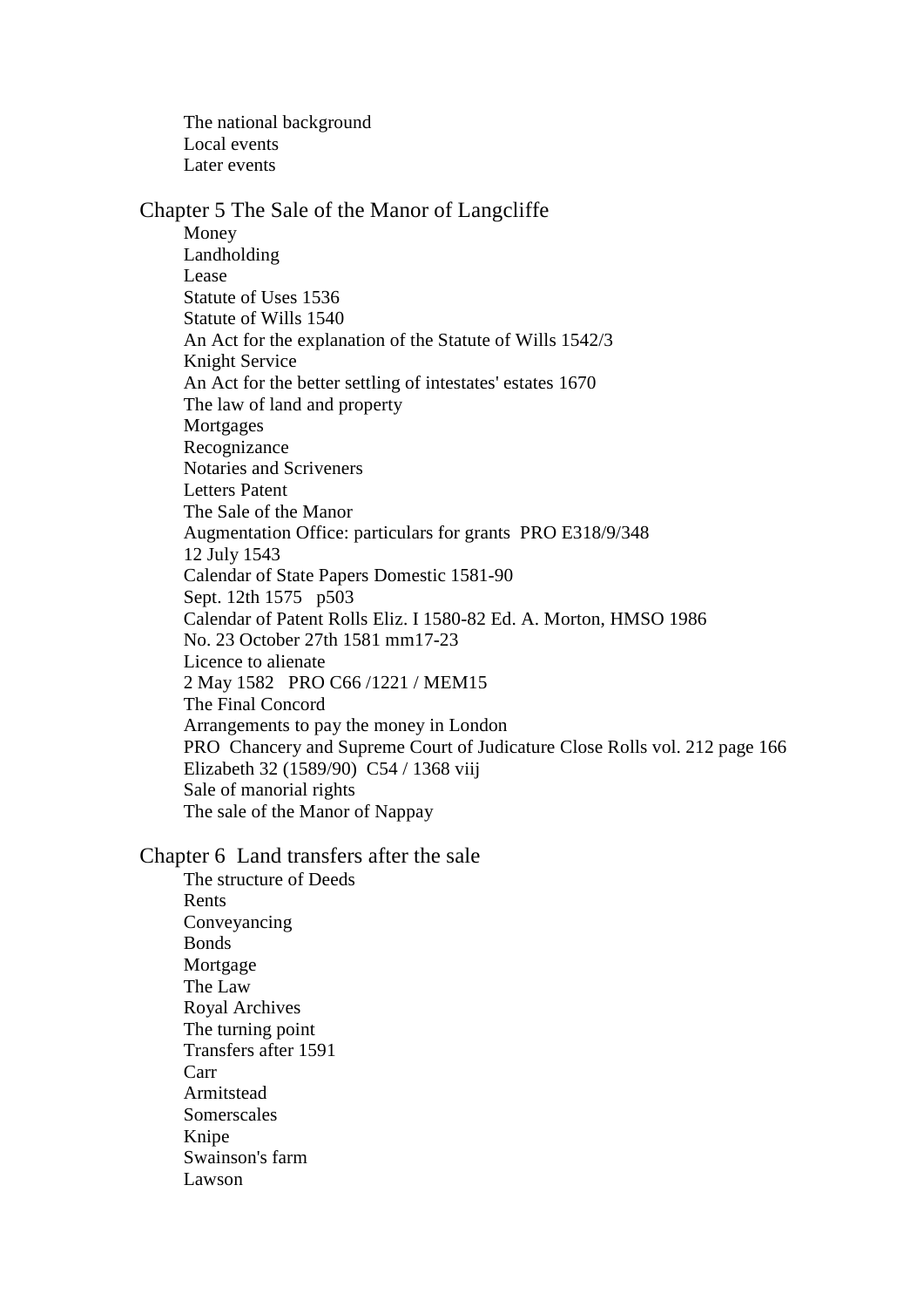Chapter 7 Lords, Yeomen, Gentlemen, merchants, Merchant Adventurers and mercers

The Chief Lords - Percy and Clifford families The gentry Merchants

Chapter 8 Langcliffe Life

Landholding and Governance Births and Deaths 1558-1600 in Giggleswick Parish *The Plague year of 1597* The naming of children Popular names Housing Behaviour Tenant right, enclosure and farming practices Education Langcliffe students at Giggleswick School Christ's College Cambridge Giggleswick School Langcliffe residents: up to 1669 The tenants in and around 1591 Trades 1847 Trades Directory (Kelly) Weather Justice - the Courts The Poor Voting Muster Roll 1538 York Militia Musters 1626-7 and 1640 Craven Muster Roll 1803 Constables **Ouakers** Select Vestry Rathmell Academy Langcliffe water supply Census data

Chapter 9 Apprentices and Merchant Adventurers Introduction Haberdashers' Company Merchant Taylors Langcliffe apprentices Names noted in local Wills and in Enrolment lists The Carrs of Langcliffe

Chapter 10 The taxation of Langcliffe Technical terms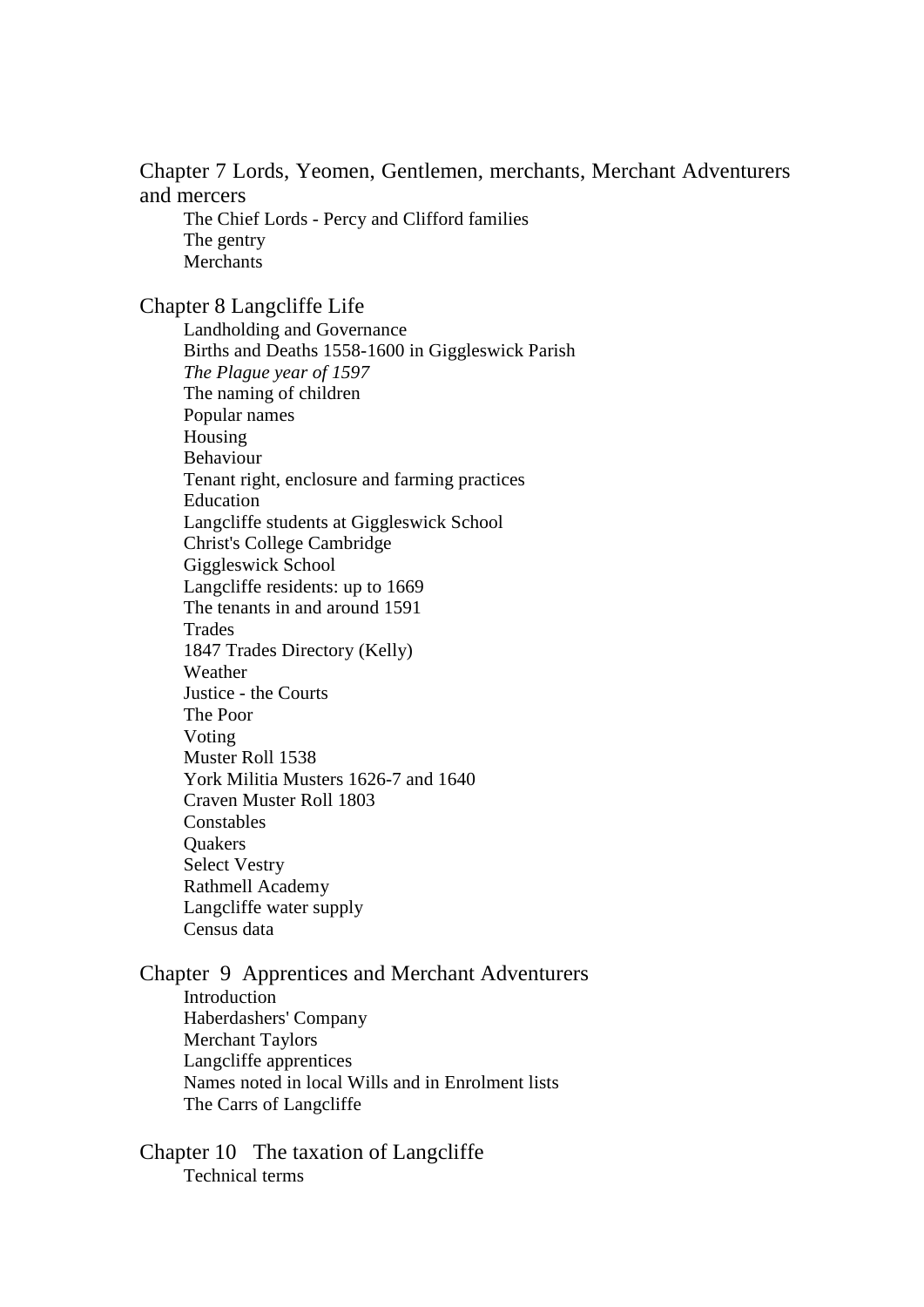**Tithes** The National Archives Medieval days Land-based tax records Church taxes Lay subsidies The fixed lay subsidy The wool taxes The Poll tax Special taxes The sheep tax The late 1500s Special subsidies after Elizabeth The Hearth tax Poll tax 1667 and ship and army special taxes The Land tax 1692 The marriage tax The window tax Local taxes Conclusion Appendix *-* Hearth tax names

Chapter 11 Langcliffe wills

Armitstead Brayshay Browne Carr Clapham Dawson Falthropp Foster Geldard Harrison Iveson Johnson Kydd Lawson Lucas Paley Paycocke Preston Saylebanke Sigsweeke Somerscales Stackhouse Wilson

Chapter 12 The Langcliffe Fields Introduction Maps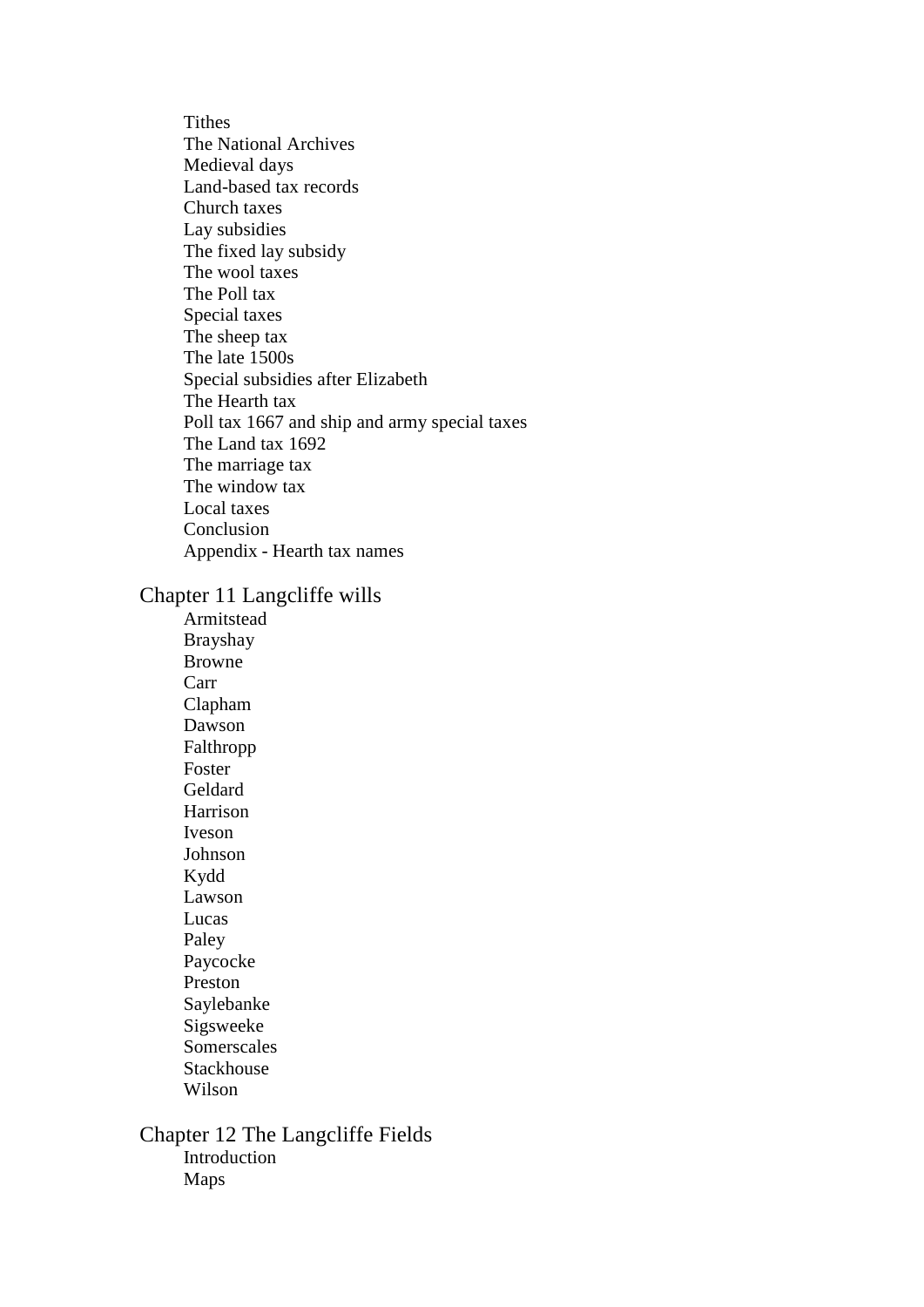Early history of Langcliffe Later sales recorded in Northallerton deeds and wills giving field names Deeds at Wakefield Record Office Langcliffe stinting agreement 1710 Enclosure Inclosure Acts for Langcliffe 1789 (29 Geo III) Early maps of Langcliffe Field names Lynchets and ridge-and-furrow traces

Conclusions

Langcliffe field name origins

Place name words

The manorial pastures of Langcliffe, by Tom Lord and Michael Slater

#### Chapter 13 Old Houses

Langcliffe Hall Cock House and Grisedale Cottage Manor Farm House The Cottages on the Green A cottage on Main Street Swainson's Farm Lawson Barrel Sykes Hope Hill St John's Row

#### Chapter 14 Sir Isaac Newton and the Langcliffe Mathematicians Travelling

The visit reports Mathematics Student days Other connections

#### Chapter 15 Church and Quakers in Giggleswick Parish

Arrangement of Seats in Giggleswick Church, 1677, with Later Amendments Giggleswick Rectory Langcliffe Church Langcliffe Church: notes from Shuffrey **Ouakers** The will of Richard Wilson 1695/6

#### Chapter 16 Methodist Chapel and School The early site history The Trustees Sources of information

Chapter 17 Langcliffe School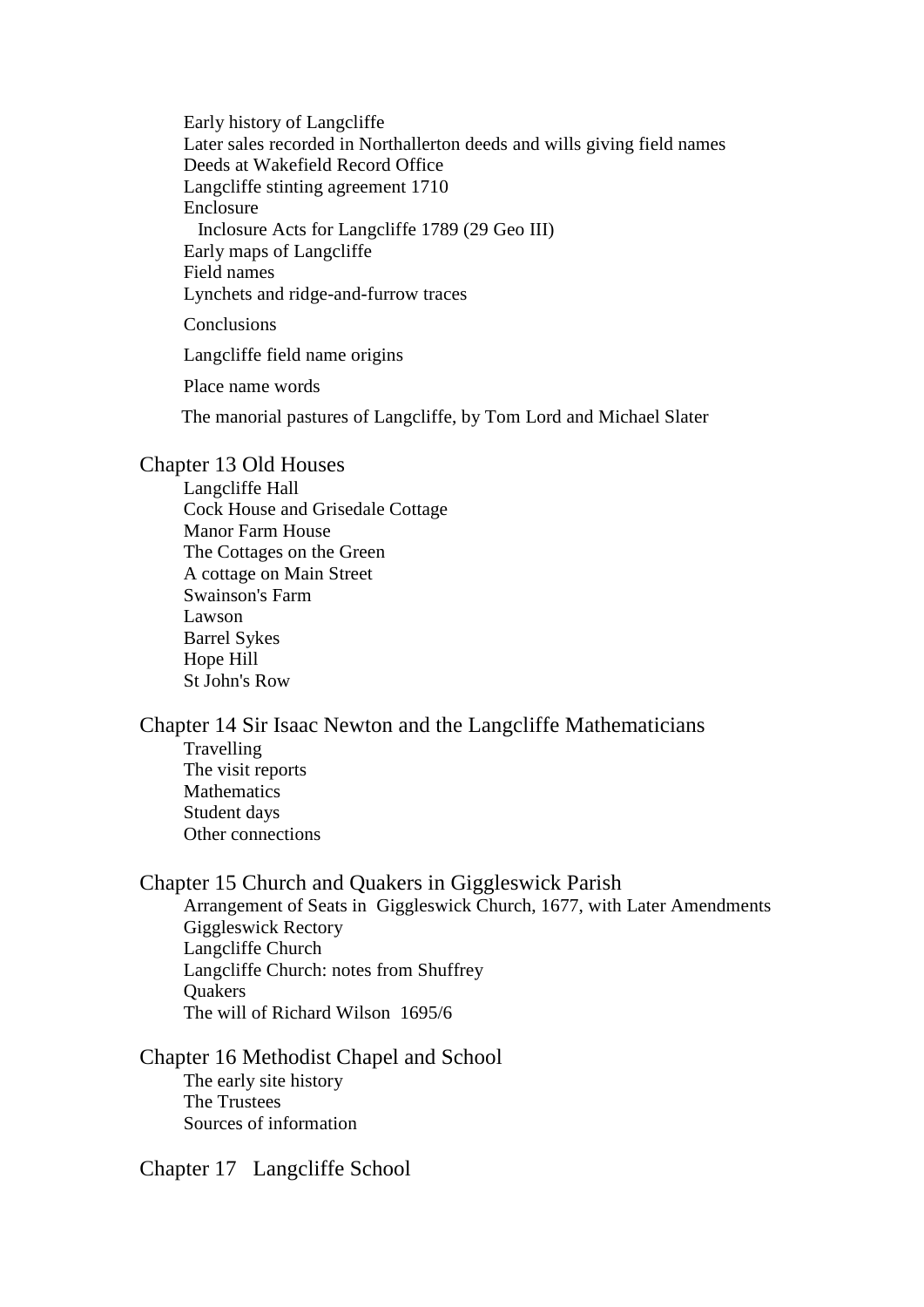The early history The Log Book Lessons The staff Inspectors' reports West Riding County Council World War 1 Between the wars Later times Postscript

Chapter 18 Langcliffe Village Institute

Chapter 19 The Mills Early Water Corn Mills The troubles of 1652 Will of William Carr of Langcliffe 1674 The land valuation 1692 Will of Leonard Carr 1696 William Carr Wakefield Deeds V 345 433; 1724 John Fishers attornmt. to Mr. Ferrand for Langcliffe Miln. Wakefield Deeds Z320 438; 1728 Wakefield Deeds DK 277 367 June 1792 Wakefield Deeds DM 306 353 May 1793 Wakefield Deeds DL 656 762 June 1793 Northallerton RO ZXF 1/6/110 Later mills High or Main Mill Old Mill Wakefield deeds NS 348 278 for 1840, Paper Mill Copy of a letter from Hector Christie 26th Sept 1876 The Christies Lorenzo Christie Hector Christie Langcliffe Mill Obituary Mr John Roberts

Chapter 20 Langcliffe Co-op

Chapter 21 An incident at the Bay Horse, Langcliffe The story The Bay Horse case

Chapter 22 Cowside in Langcliffe, 1591 to 1754: a story of families, farms and fields The documents The Sailbank family The Twisleton family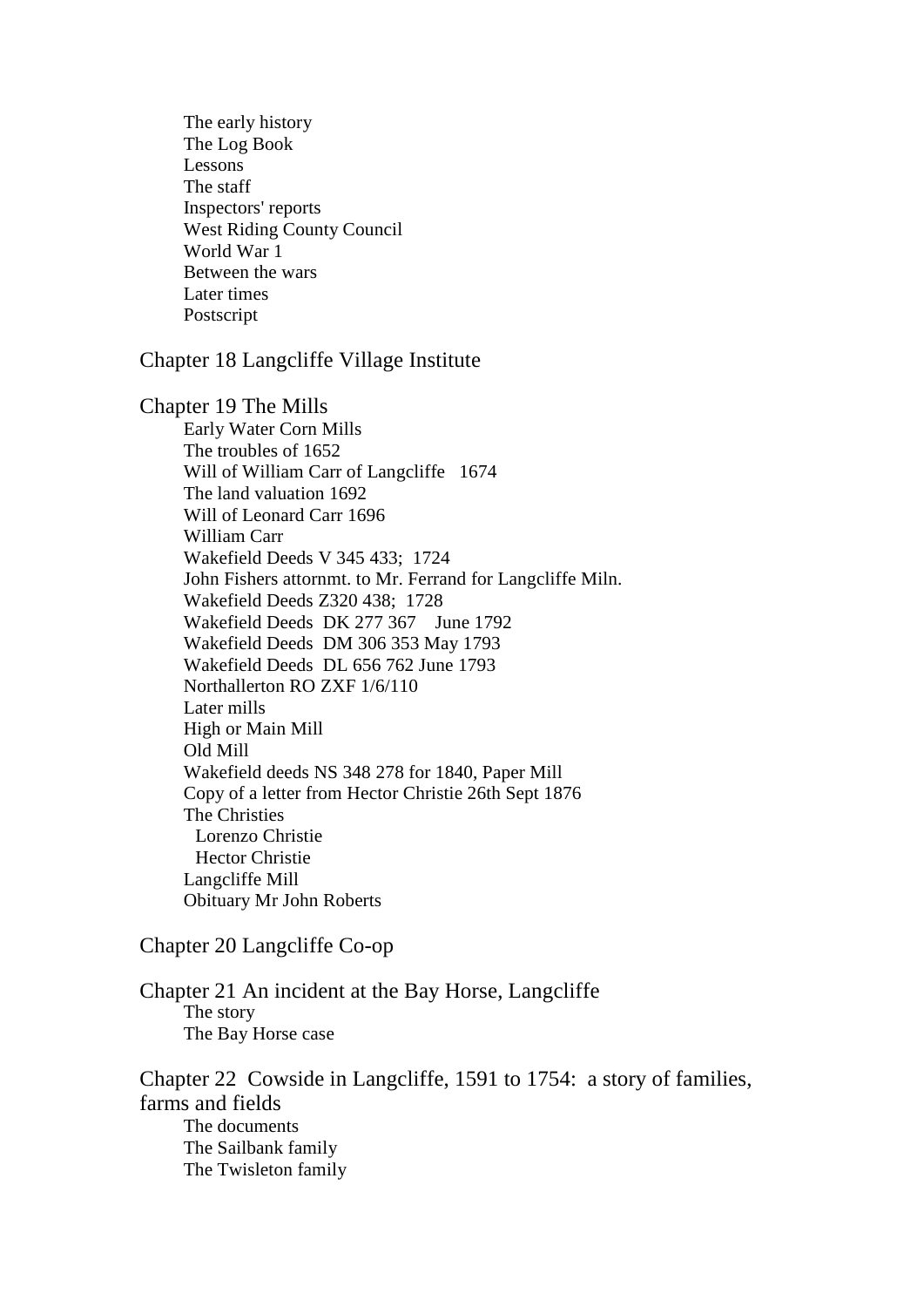The Paycock family The Walkers Wakefield Deeds Conclusion

#### Chapter 23 The Winskill Farms

The Winskill Farms - 400 years of history The moor and pasture land and field names Property ownership and inheritance Families of Fosters – the first owners The individual farms at Winskill Block A Gyles Foster Block B Thomas Foster elder and son Richard Block C Richard Foster younger Block D Thomas Foster younger Families of Fosters - the first owners Taxation The history of Block A (Gyles Foster) The history of Block B (Thomas Foster elder and son Richard) The history of Block C (Richard Foster younger) The history of Block D (Thomas Foster younger) The 1900s Area calculations Stinting rights The Census of 1861

Chapter 24 Langcliffe Charities Poor's Allotment and Poor Close Foster's Charity The Rev. John Robinson's Charity

Chapter 25 Langcliffe Allotments

#### **APPENDIX 1 Timeline and Dates**

#### **APPENDIX 2 Documents post 1536**

Statutes of the Realm March 28th 1536 C29 C54 page 624 Statutes of the Realm Indenture of 28th March 27th year of Henry VIII (1536) Letters Patent 1538 9th May (3rd May on Patent Roll) ZXF 1/32/3; LP 1115/13 Licence to alienate 1582 2 May 1582 Calendar of Patent Rolls Eliz. 1580-82 TNA C66/1221 mem15 Final Concord 1582 TNA CP 25/2/251/27 Nicholas Darcy to Henry Billingsley Chancery document 1585 TNA C54/1419; MIC 1874 FC/LAC 13 Northallerton Sale of the manor: No. 4 Darcy/Billingsley/Atwill 8<sup>th</sup> August 1586 PC/LAC 13 : TNA C54/1419 Chancery and Supreme Court of Judicature Close Rolls vol. 212 page 166 Elizabeth 32 (1589/90) TNA C54 / 1368 viij The will of Sir Henry Billingsley 1606 TNA PROB 11/108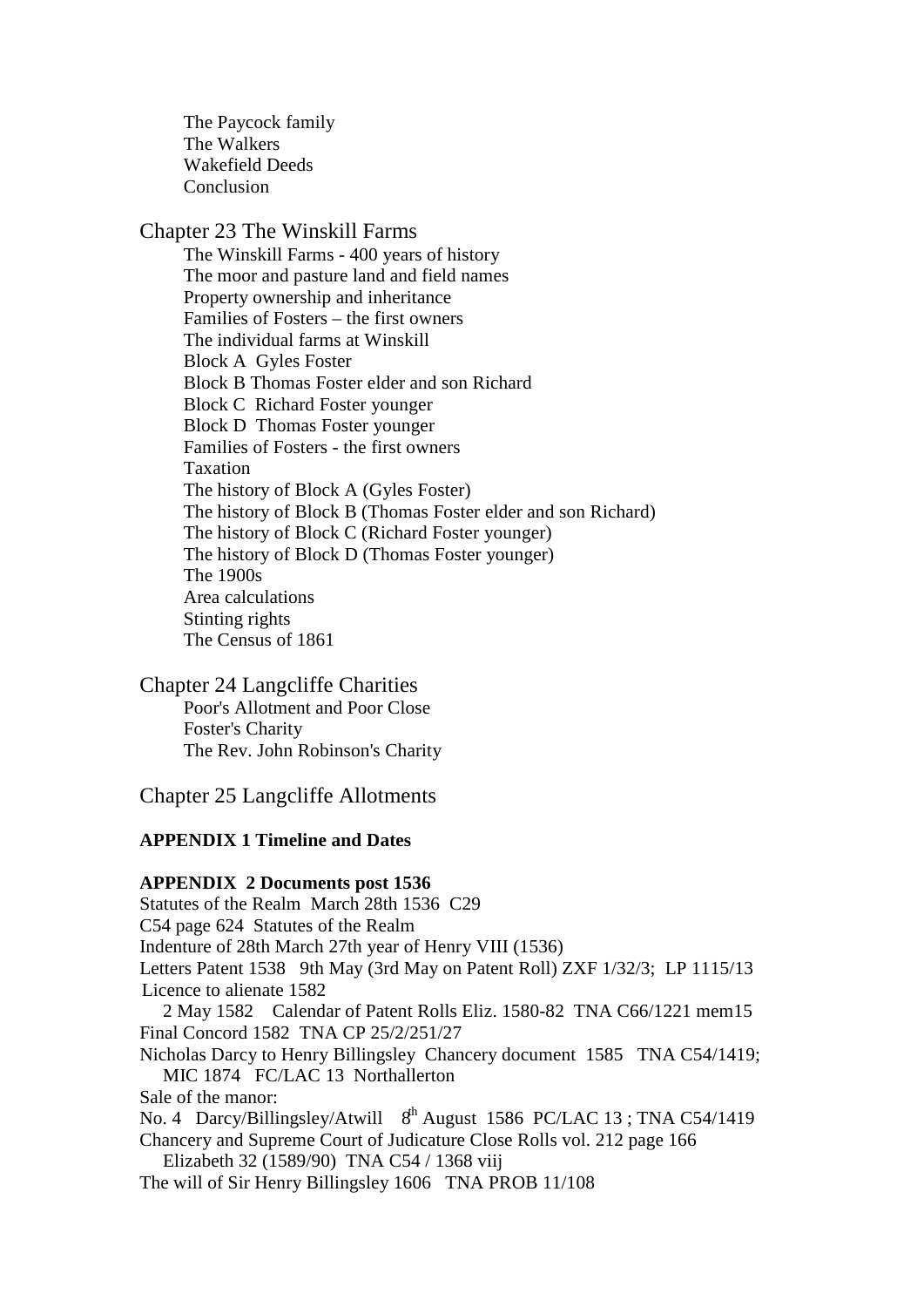Will of Nicholas Darcy 1607 TNA PROB 11/109 The Letters Patent Text 1630 (contains the Final Concord text of 1582)

#### **APPENDIX 3 Sale documents 1591**

Sale no. 1 TNA C54/1408; PC/LAC 13 Sale no. 2 TNA C54/1408; PC/LAC 13 Sale no. 5 TNA C54/1419; PC/LAC 13 Sale no. 6 TNA C54/1419 ; PC/LAC 13 Sale no. 7 TNA C54/1424; PC/LAC 13 ZXCI 1/21/1/1

#### **APPENDIX 4 Land Transfers**

1592 Foster / Armitstead WYL 163/553 (Sheepscar) 1592 Fosters Obligation WYL 163/607 1592 Iveson WYAS DW 317 1592 Kidson NYCRO ZIF 1192 1592 Fosters Armitstead Obligation WYL 183/553 1592 Richard Foster of Winskill WYL 163/552 1592 Stephen Armitstead WYL 163/554 1592 Thomas and Richard Foster WYL553 1592 Newhouse /Siggeswick DW 316 1592 William Armitstead WYL 163/554 1593 Newhouse /Lupton WYL 163/318 1593 Armitstead/Darcy, Billingsley Raistrick 735 (Skipton) 1593 Sale William Carr ZXC I 1/21/1 1594 Lawson / Darcy DW 321 1594 Lawsons memo DW 321 1595 Feoffees Kidd et al ZIF 1192 1597 Newhouse / Armitstead Raistrick 736 1598 Armitstead / Clapham Raistrick 737 1609 Somerscales / Clapham Raistrick 738 1611 Sale Carr / Lawson ZXC I 1/21/1 1616 Newhouse / Armitstead Raistrick 739 1621 Brown / Armitstead Raistrick 740 1622 Preston / Woodhead Raistrick 741 1622 Redio / Hall Raistrick 742 1622 Sale Swainson farm Newhouse /Lawson ZXC I 1/21/1 1632 Knipe / Armetstead Raistrick 743 1633 Armetsteads Raistrick 744 1635 Carr / Armetstede Raistrick 745 1646 ZXC I 1/21/1/23 Lawsons 1667 Carr Honeymires 1687 Haworth / Armitstead Raistrick 746 1691 Thos Carr et al 1718-1747 Wm Carr disposals Wakefield O 393 614 R 471 638 T 265 1723(?) V 345 433 C 338 Bradford Archives Z 320 438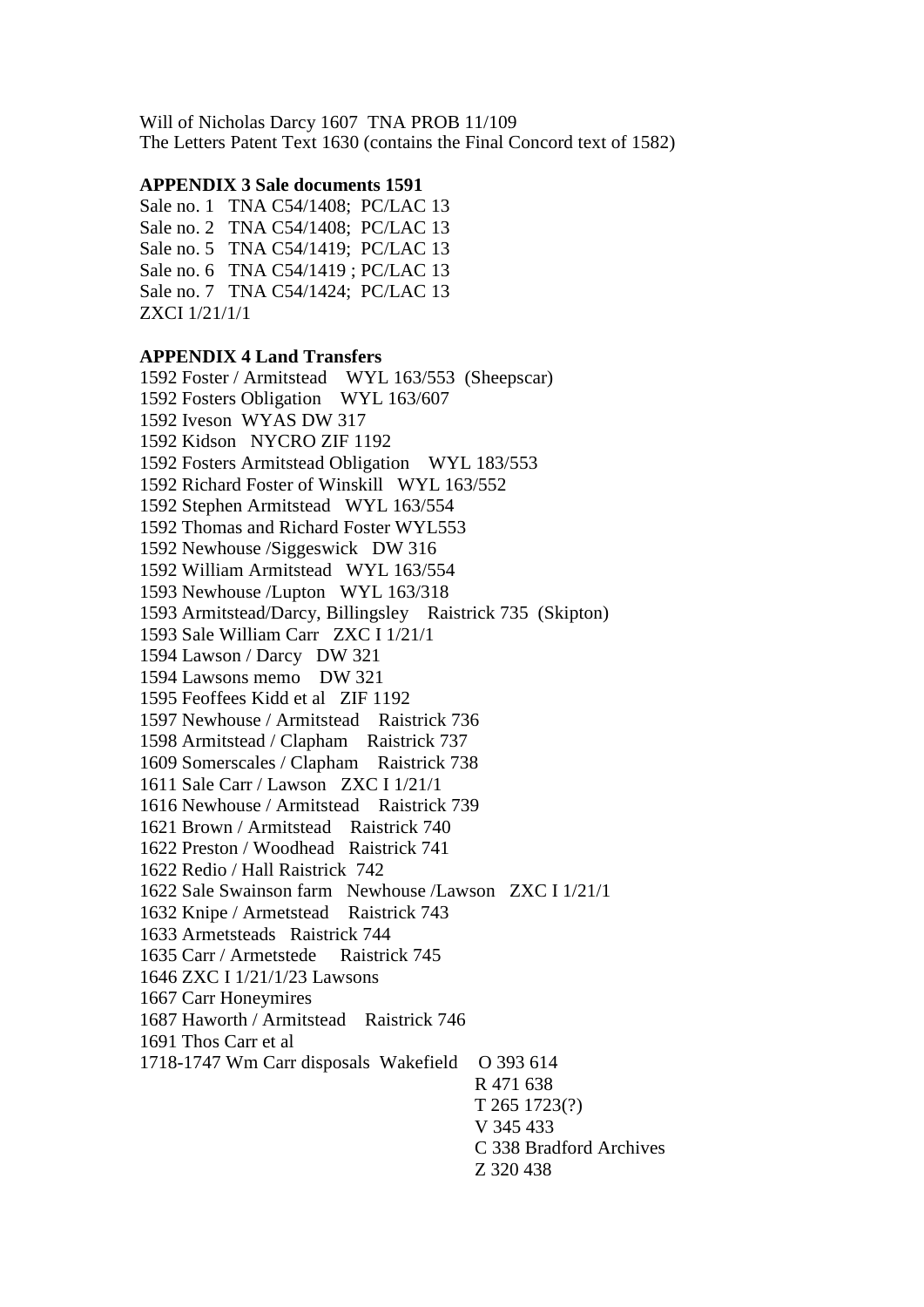BB 598 804 BB 599 805 LL 475 641 LL 476 642 WW 738 1017

| 1723 Sale Swainson farm | Wakefield S 679 917 |
|-------------------------|---------------------|
| 1775 Hope Hill          | BX 330 473          |
| 1798 Hope Hill          | ,,<br>EA 378 601    |

Sale Deeds Spreadsheet

#### **APPENDIX 5 The Wills of the Feoffees**

Sale of the Manor No.5 TNA C54/1419; PC/LAC 13 Richard Foster of Settle 1626 amended 1629 BI 40 510 Christopher Sailbanke 1600 BI 28348 James Carr of Stackhouse 1654 TNA PROB 11/244; BI fol.100 (Wills in London) Lawrence Lawson 1617 BI 35256 John Wyldman 1592 BI 25997 William Lund 1614 (probably not the feoffee) BI 3431

#### **APPENDIX 6 Langcliffe Wills**

Armitstead Browne Carr Dawson Foster Iveson Lawson Paley Other people Langcliffe Wills Spreadsheet

#### **APPENDIX 7 People and Family trees: spreadsheets**

Carrs of Langcliffe Carrs of Stackhouse and Langcliffe Lawsons Paley Swainson Families List Population Giggleswick Rent names

#### **APPENDIX 8 Old Houses**

Hope Hill Manor Farm House Cock House and Grisedale Cottage St Johns Row Cottages on the Green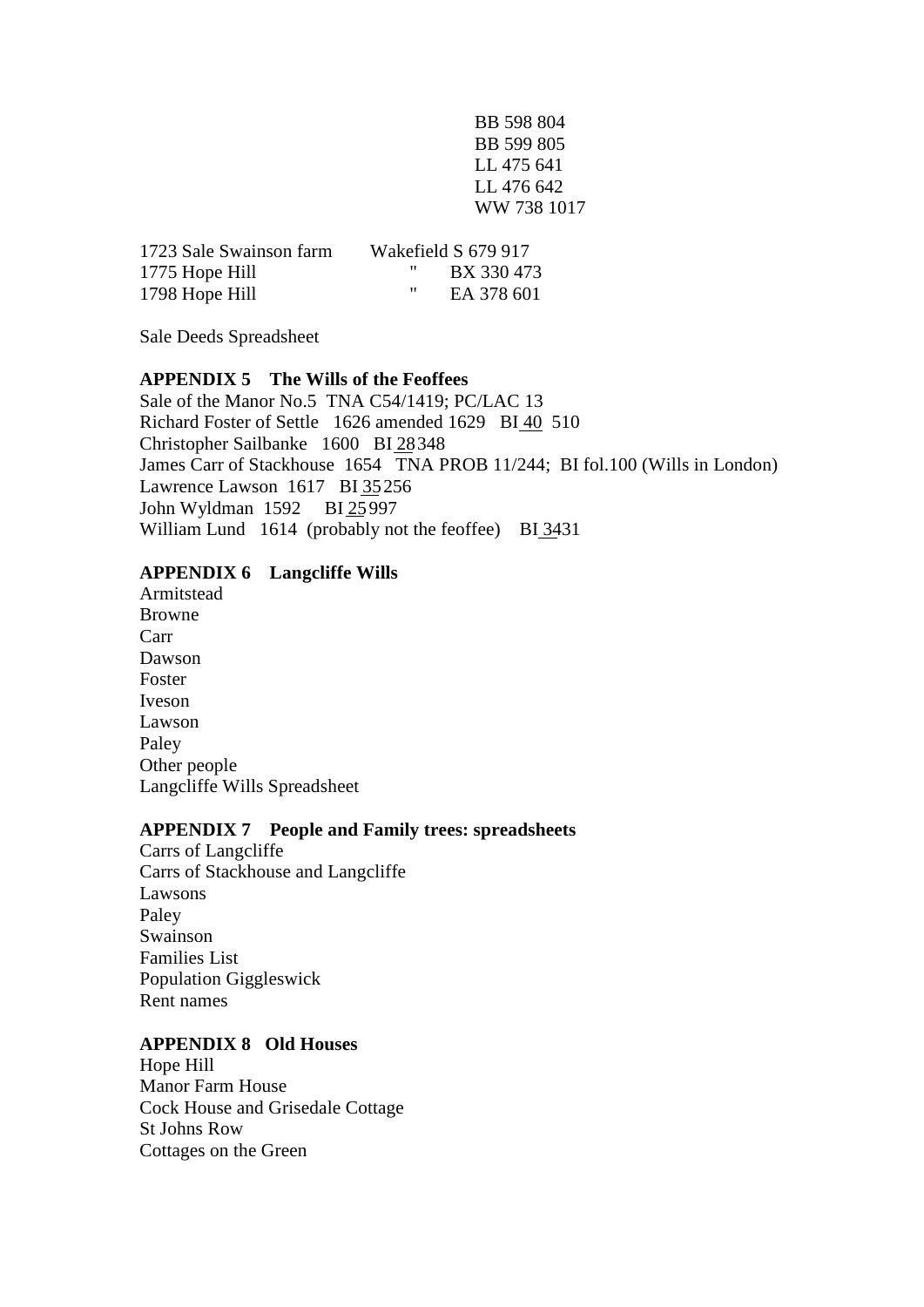# **APPENDIX 9 Tax Records List (National Archives)**

E179 image list

# **APPENDIX 10 Tax Record photos**

E179 images copyright

## **APPENDIX 11 Fields and Field names**

Recorded Field names Field names from Sheepscar Deeds

### **APPENDIX 12 Langcliffe Tithe Apportionment List 1841/1844**

#### **APPENDIX 13 Field Blocks Spreadsheet**

#### **APPENDIX 14 Maps**

List of copyright maps Tithe map Langcliffe 1841 Langcliffe 1800 Dawson 1751 Enclosure map 1789 Langcliffe 1827 Langcliffe Tithe dispute 1841 Starkie 1801

#### **APPENDIX 15 Wakefield Deeds**

Deeds Extracts Langcliffe Deeds Date order Spreadsheet Langcliffe Deeds Field blocks Deed NS348 278 1840 (mills)

#### **APPENDIX 16 Chapel**

Bashall 1850 Chapel 1905 a to d Foster 1850 Jackman IT 758 777 1827 Jackman IT 763 782 1827 Jackman Wright KM 636 527 1829 Jackman Redmayne LX 101 91 1834 Trustees 1886 Trustees 1905a Trustees 1932 a and b Trustees 1957 a to g

## **APPENDIX 17 Families**

Dawsons Hills and Parkers Lawsons Swainsons G.A.Paley Carrs